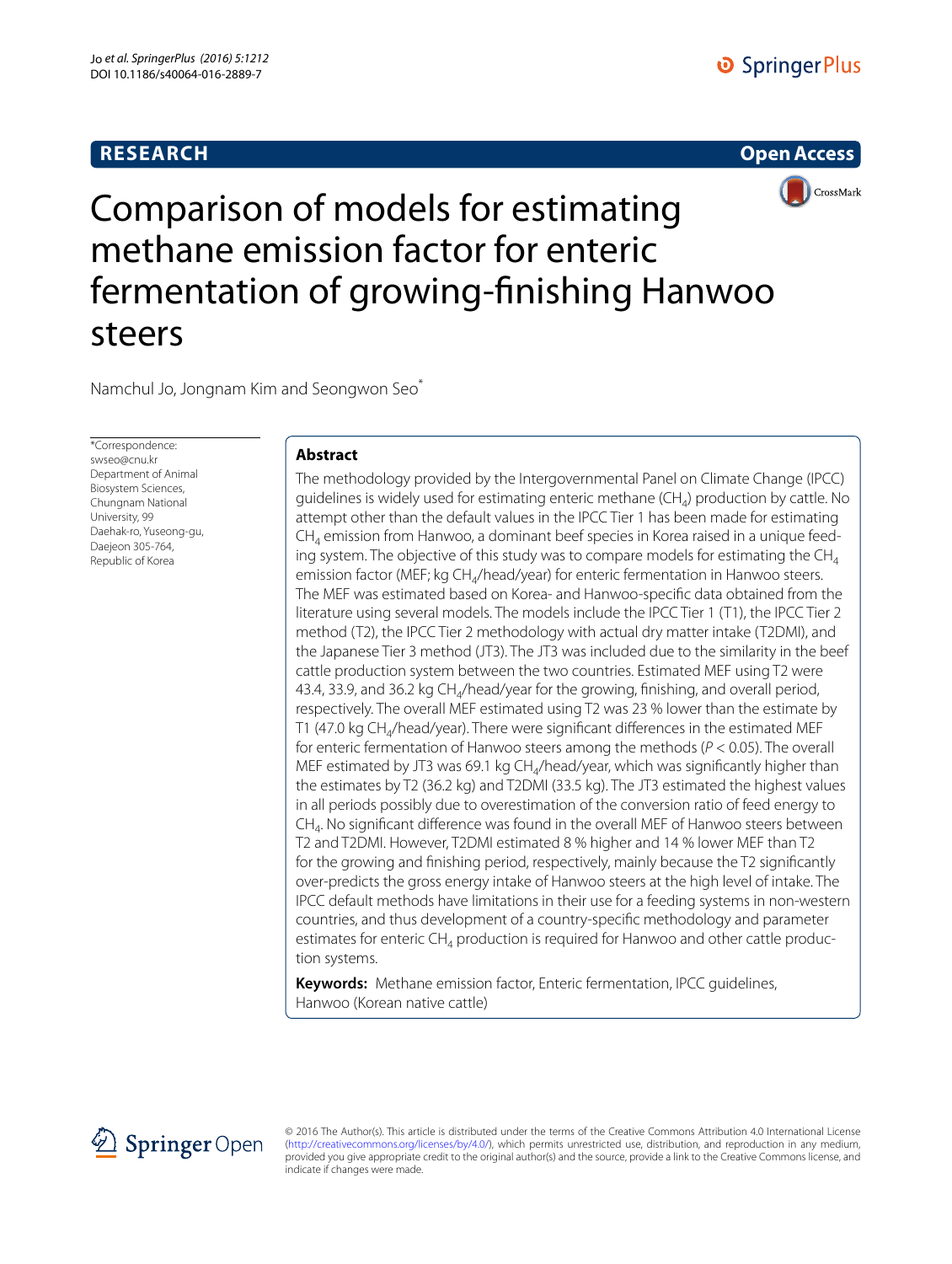### **Background**

Due to an increase in public concern about climate change, greenhouse gas (GHG) emissions have become one of the major issues in all industrial sectors (Lashof and Ahuja [1990](#page-10-0); Canadell et al. [2007](#page-10-1); Meinshausen et al. [2009](#page-10-2)). Agricultural activity accounts for about 60 and 50 % of the global anthropogenic nitrous oxide  $(N_2O)$  and methane  $(CH_4)$ emissions, respectively, and the livestock sector has become recognized as an important contributor to GHG emissions (McMichael et al. [2007](#page-10-3); Gerber et al. [2013](#page-10-4)). Enteric fermentation of cattle is the largest source of  $CH<sub>4</sub>$  emissions in the livestock sector (Stein-feld et al. [2006](#page-11-0)). Accurate estimation of enteric  $CH_4$  production by cattle is thus required in order to develop a national GHG inventory and to establish mitigation strategies for GHG emissions from livestock production.

For the estimation of enteric  $CH_4$  production by cattle, methodologies suggested by the Intergovernmental Panel on Climate Change (IPCC) guidelines are widely used. The IPCC guidelines provide methodologies for estimating the enteric  $CH<sub>4</sub>$  emissions from cattle at three levels of detail from Tier 1 (default values), Tier 2 (includes consideration of diet and energy intake), to Tier 3 (country specific methodology and parameter estimates). The Tier 1, the least precise approach, provides tabular fixed values. Although some countries (e.g., Germany, EU, Australia, Japan, the Netherlands) use a countryspecific methodology/Tier 3 approach, the Tier 2 methodology is commonly used for quantifying the enteric  $CH_4$  emissions from cattle in many other countries for National Inventory Reports (NIR) (UNFCCC [2014\)](#page-11-1). The IPCC Tier 2 approach estimates CH4 emissions from enteric fermentation of individual cattle by calculating a  $CH<sub>4</sub>$  emission factor (MEF, kg CH<sub>4</sub>/head/year). This is the product of a CH<sub>4</sub> conversion factor (MCF; percentage of gross energy [GE] in feed converted into  $CH<sub>a</sub>$ ) and daily GE intake (MJ/ head/day). The animal and feed characteristics are used to predict daily GE intake of cattle using equations, while pre-defined default values (0, 3.0, and 6.5 % for calves, feedlot, and the other stages of cattle, respectively) are used for MCF.

The Hanwoo is an indigenous and dominant cattle breed for beef production in South Korea. Hanwoo steers are raised for more than 28 months (normally weaned at 6 month old, growing phase for 6 months, and finishing pase for 16 months) for yielding a high quality beef with intense marbling. Hanwoo production has been recognized as a key source of GHG emissions from the agricultural sector in Korea; however, no attempt has been made for estimating  $CH<sub>4</sub>$  emission from enteric fermentation of Hanwoo using methods other than the default values in the IPCC Tier 1 (GIR [2014\)](#page-10-5). Furthermore, the equations provided by IPCC have been empirically developed on the basis of experimental data conducted mostly in western countries (e.g., USA and UK) (IPCC [2006](#page-10-6)). Since the feeding management of Hanwoo is much different (e.g., a much longer finishing period) from that of beef cattle in those countries, it may not be appropriate to use the IPCC equations for estimating enteric  $CH_4$  emissions for Hanwoo production.

The objectives of the current study was to compare models for estimating MEF for enteric fermentation of Hanwoo steers. Korean and Hanwoo specific data were obtained from the literature, and MEF for enteric fermentation of Hanwoo steers was estimated using several methods including IPCC Tier 1, IPCC Tier 2 methodology and Japanese Tier 3 method.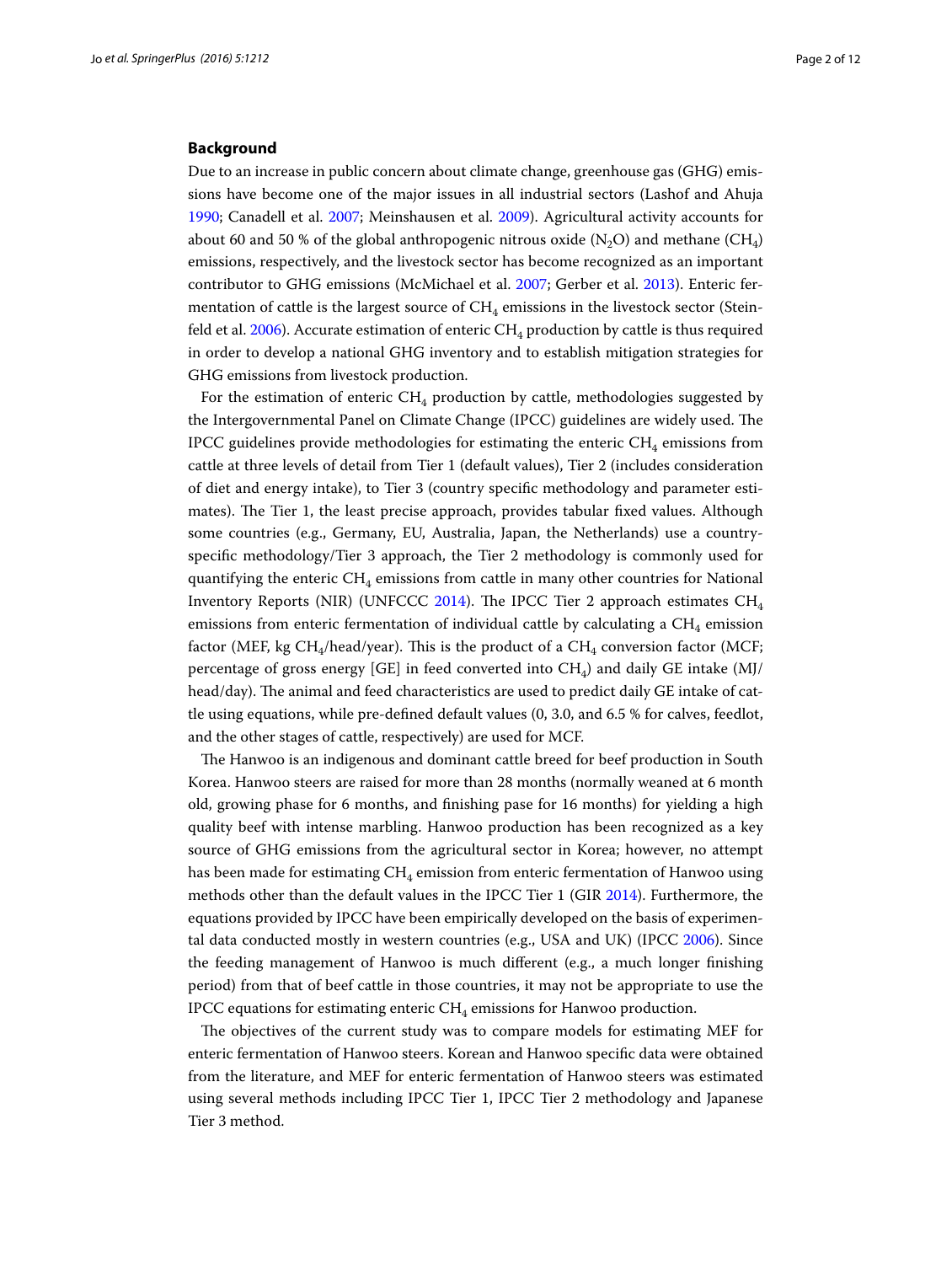## **Methods**

#### **Estimation of MEF using the IPCC Tier 2 approach**

Detailed description of the equations to estimate MEF using the IPCC Tier 2 approach is presented in the IPCC guidelines ([2006\)](#page-10-6). The IPCC Tier 2 approach estimates MEF using the following equation:

 $MEF = (GEI \times (MCF/100) \times 365)/55.65$ 

where MEF is  $CH_4$  emission factor (kg  $CH_4$ /head/year), GEI is daily gross energy intake (MJ/head/day) and MCF is  $CH<sub>4</sub>$  conversion factor (%).

For the IPCC Tier 2 method (T2), daily GEI is calculated based on the net energy (NE) requirement of an animal and the digestible energy (DE) as a percentage of GE content of a diet (DE%) as described in the IPCC guidelines (IPCC [2006\)](#page-10-6). The NE requirement of an animal is the sum of the requirements to support each physiological function (i.e., maintenance, activity, growth, lactation, pregnancy, work and wool production). Equations for estimating each NE requirement based on animal characteristics are provided in the IPCC guidelines (IPCC [2006](#page-10-6)). In addition, the IPCC guidelines suggest using the default constants for MCF: 0, 3.0, and 6.5 % for calves, feedlot and the other stages of cattle, respectively.

In addition, MEF was estimated using the IPCC Tier 2 approach with estimated GE intake based on actual DMI (T2DMI). For T2DMI, the same methodology in the IPCC Tier 2 was applied; however, GE intake was not calculated from NE requirement and DE%, but estimated based on actual DMI and estimated GE content of the diets. This estimated GE intake should be very close to the actual GE intake as GE contents are similar among normal diets (Maynard et al. [1979\)](#page-10-7).

## **Estimation of MEF using the Japanese Tier 3 method**

The Japanese Tier 3 method (JT3) should be a reasonable method due to the similarities between Korea and Japan in terms of breeds, feed ingredients (mainly agricultural by-products), climate, and the duration of beef cattle on feeding to market weight (>28 months of age). The Japanese Tier 3 method estimates MEF using equations derived from country-specific experimental data (GIO [2014\)](#page-10-8). It estimates daily enteric  $CH<sub>4</sub>$  emissions of cattle on the basis of the predicted DMI using the following equations (GIO [2014](#page-10-8)):

$$
DMI = -3.481 + 2.668 \times ADG + 4.548 \times 10^{-2} \times BW - 7.207 \times 10^{-5} \times BW^{2} + 3.867 \times 10^{-8} \times BW^{3}
$$

 $Y = -17.766 + 42.793 \times DMI - 0.849 \times DMI^2$ 

 $MEF = Y/22.4 \times 0.016 \times 365$ 

where DMI is the daily dry matter intake (kg/day), ADG is the average daily gain (kg/ day), BW is the animal live body weight (kg), Y is the daily enteric  $CH_4$  emission of a head of cattle (l CH<sub>4</sub>/head/day), and MEF is the CH<sub>4</sub> emission factor (kg CH<sub>4</sub>/head/ year).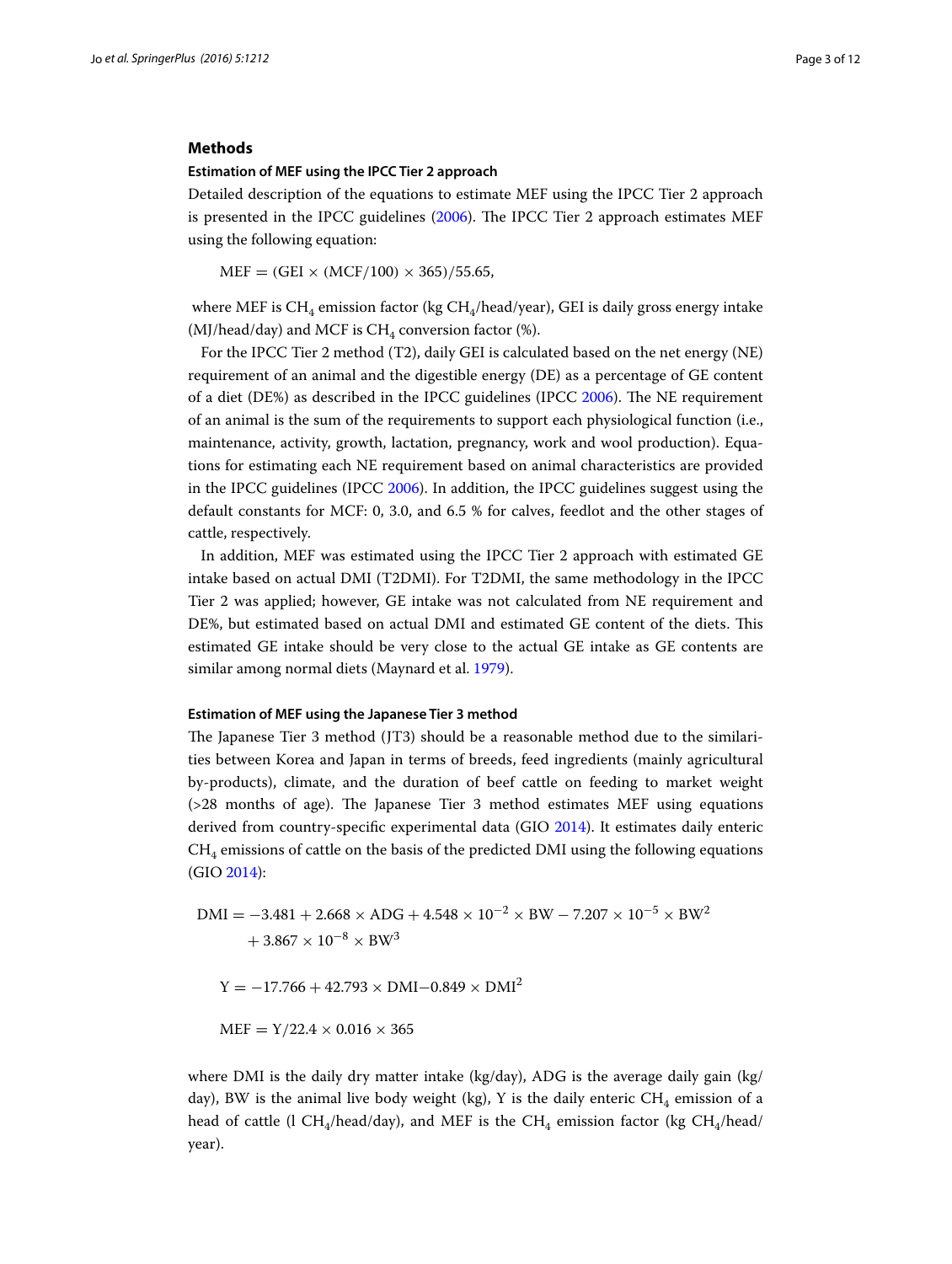## **Comparison of MEF estimated by models for enteric fermentation of growing‑finishing Hanwoo steers using models**

The IPCC Tier 1 (T1), T2, T2DMI, and JT3 were used to estimate MEF for enteric fermentation of Hanwoo steers. The default MEF for the category of other cattle in North America (IPCC [1997\)](#page-10-9) was used for T1. This is the value reported in the NIR of Korea (GIR [2014\)](#page-10-5).

Using each of the T2, T2DMI, and JT3 methods, average GE intake (T2 and T2DMI), DMI (JT3), and eventually MEF for enteric fermentation of Hanwoo steers was estimated for each month throughout the typical feeding period for Hanwoo steers: the growing (6 months) and finishing (16 months) periods. Based on MEF estimated for each month, and the mean MEF was also calculated for the growing (6 months), finishing (16 months) and overall periods (22 months).

The animal and diet characteristics were obtained from Kim et al. ([2005](#page-10-10)), which conducted a comprehensive feeding trial with 90 Hanwoo steers (three treatment means  $[n = 30]$  for 22 months). This is, to the best of our knowledge, the only study conducted in a typical commercial farm using a large number of the Hanwoo steers and measured body weight (BW) and dry matter intake (DMI) of the steers monthly throughout the feeding period. The average BW and average daily gain (ADG) was 261.6 kg and 766.8 g during the first 6 months of growing, and 519.3 kg and 845.9 g during the 16 months of finishing periods, respectively.

Dry matter intake and MEF of each month were estimated based on the reported BW and ADG for the JT3 method. In order to estimate DE% for both T2 and T2DMI, the DE and GE content (MJ/kg) of diets were calculated based on the reported nutrient composition. Digestible energy was converted from total digestible nutrient content (TDN, g/ kg DM) of the diets multiplying by 0.00171 (NRC [2001\)](#page-10-11). The GE content (MJ/kg) of the concentrate mixes was calculated based on the chemical composition:

crude protein  $(g/kg DM) \times 2.34 +$  ether extract $(g/kg DM)$  $\times$  3.93 + carbohydrate(g/kg DM)  $\times$  1.76.

Carbohydrate content (g/kg DM) was calculated by:

```
1000-crude protein(g/kg DM)-ether extract(g/kg DM) - ash(g/kg DM).
```
The nutrient composition of forages (i.e., rice straw and orchard grass) was unknown (Kim et al. [2005\)](#page-10-10); therefore, the GE value of the forages was calculated on the basis of the mean chemical composition of forages obtained from the Korea standard feed composition table (NIAS [2012b](#page-10-12)).

Based on this information, NE requirements of the steers, NE available in diet for growth and maintenance, DE as a percentage of feed GE, and eventually GE intake was calculated using the equations in the IPCC guidelines (Table [1\)](#page-4-0). The default MCF values (6.5 and 3.0 % for growing and finishing period, respectively) were used in the MEF estimation for both T2 and T2DMI.

For each period (i.e., growing, finishing, and overall periods), the MEF estimated from all three methods (i.e., T2, T2DMI, and JT3) were compared with PROC MIXED (SAS, Institute, Cary, NC, USA), with each month as a block. Pair-wise comparisons of the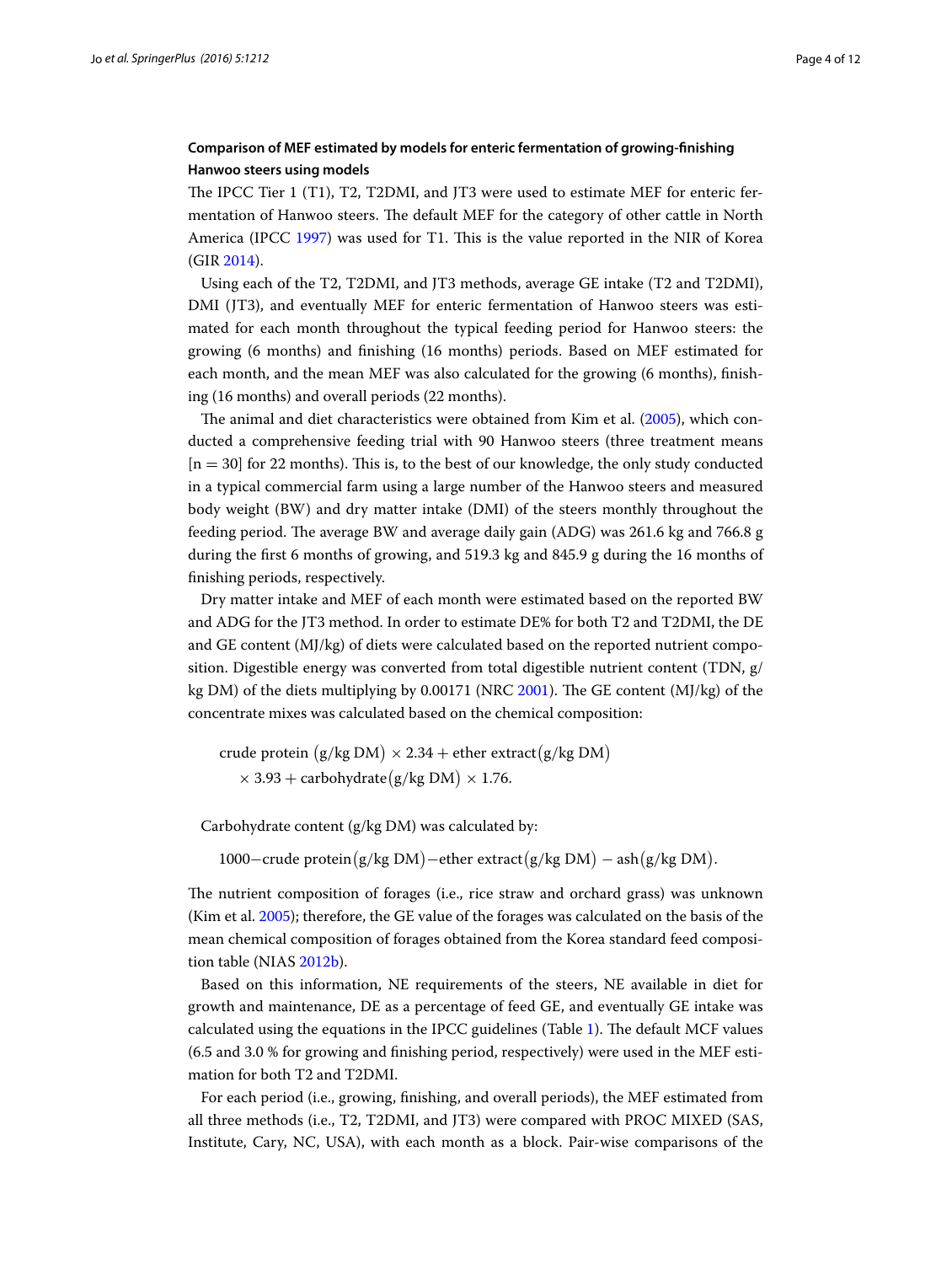|                                                      | Mean                                                                           | SD    | Coefficient of<br>variation (%) |
|------------------------------------------------------|--------------------------------------------------------------------------------|-------|---------------------------------|
| Body weight (kg)                                     |                                                                                |       |                                 |
| Growing period                                       | 261.6                                                                          | 35.3  | 13.5                            |
| Finishing period                                     | 519.3                                                                          | 118.7 | 22.9                            |
| Average daily gain (g/day)                           |                                                                                |       |                                 |
| Growing period                                       | 766.8                                                                          | 163.1 | 21.3                            |
| Finishing period                                     | 845.9                                                                          | 112.9 | 13.4                            |
| Net energy requirement for maintenance (NEm, MJ/day) |                                                                                |       |                                 |
| Growing period                                       | 20.2                                                                           | 2.2   | 10.9                            |
| Finishing period                                     | 34.2                                                                           | 6.1   | 17.8                            |
| Net energy requirement for growth (NEg, MJ/day)      |                                                                                |       |                                 |
| Growing period                                       | 10.1                                                                           | 2.4   | 23.4                            |
| Finishing period                                     | 19.2                                                                           | 4.8   | 25.0                            |
| Ratio of net energy available for maintenance (REM)  |                                                                                |       |                                 |
| Growing period                                       | 0.524                                                                          | 0.001 | 0.163                           |
| Finishing period                                     | 0.530                                                                          | 0.004 | 0.813                           |
| Ratio of net energy available for growth (REG)       |                                                                                |       |                                 |
| Growing period                                       | 0.325                                                                          | 0.001 | 0.421                           |
| Finishing period                                     | 0.334                                                                          | 0.007 | 2.081                           |
|                                                      | Digestible energy content (as a percentage of growth energy; DE%) <sup>a</sup> |       |                                 |
| Growing period                                       | 68.4                                                                           | 0.3   | 0.4                             |
| Finishing period                                     | 70.5                                                                           | 1.7   | 2.3                             |

<span id="page-4-0"></span>**Table 1 Descriptive statistics of the data used to estimate gross energy intake of growingfinishing Hanwoo steers based on the IPCC Tier 2 method**

The basal information of monthly animal body weight, average daily gain and diet information were obtained from Kim et al. ([2005](#page-10-10))

<sup>a</sup> Digestible energy as a percentage of gross energy content in a diet

least square means was conducted using the PDIFF option with a Tukey–Kramer adjustment when a significant (*P* < 0.05) difference among three methods was observed. The linear model was as follows:

 $y_{ijk} = \mu + \alpha_i + b_j + e_{ijk},$ 

where y<sub>ijk</sub> is the estimated CH<sub>4</sub> emission factor, μ is the overall mean,  $α_{i}$  is the fixed effect of the *i*th method,  $b_j$  is the random effect of the *j*th month, and  $e_{ijk}$  is the unexplained random error.

### **Evaluation of intake models**

Since the most important variable for estimating MEF is GE intake in the IPCC Tier 2 approach and DMI in the Japanese Tier 3 method, the two intake models were evaluated using the actual DMI of Hanwoo steers. The GE intakes predicted by the IPCC Tier 2 method were compared with those estimated based on the actual DMI to evaluate the predictability of the GE intake prediction model in the IPCC Tier 2. In addition, the Japanese Tier 3 model for predicting DMI was also evaluated using the actual DMI of Hanwoo steers. In both evaluations, observed values were regressed against predicted values. For the evaluation of the GE intake model in the IPCC Tier 2, the GE intakes estimated from the actual DMI were assumed as observed values. The coefficient of determination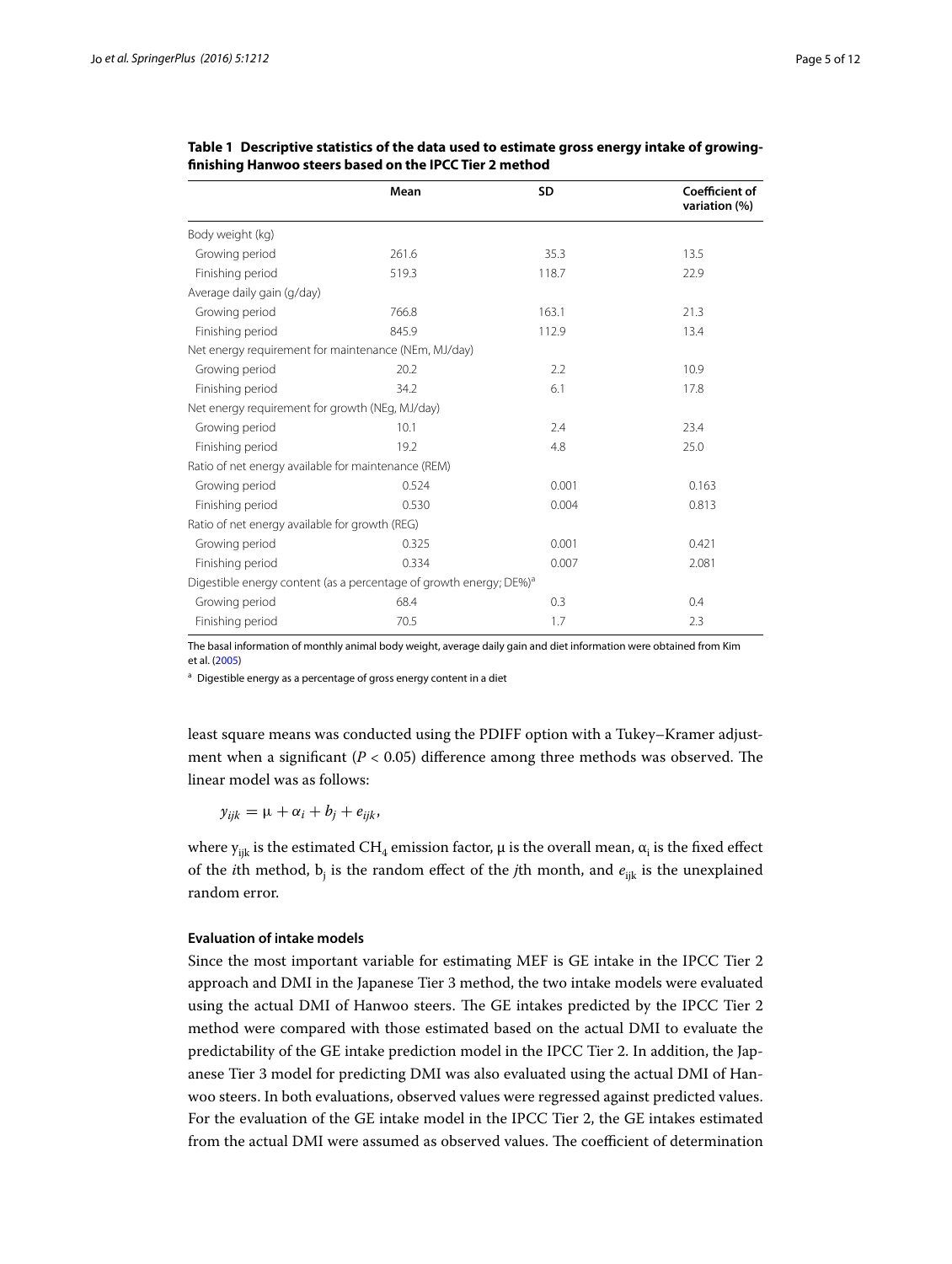$(R<sup>2</sup>)$  was used to assess the precision of the intake models. The root mean square prediction error (RMSPE; Bibby and Toutenburg [1977\)](#page-10-13), was used to determine the accuracy of the intake models. Residual analyses were also conducted to assess the slope and mean biases of the prediction, as proposed by St-Pierre [\(2003\)](#page-11-2). The predicted values were centered around the mean predicted values before the residuals were regressed on the predicted values.

### **Results**

The reported enteric MEF of Hanwoo (T1) was  $47.0 \text{ kg } CH_4$ /head/year (GIR [2014](#page-10-5)), the default value for the category of other cattle in North America (IPCC [1997\)](#page-10-9). Based on the animal and diet information from a comprehensive study by Kim et al. [\(2005\)](#page-10-10), the enteric MEF of Hanwoo steers estimated separately for the growing, finishing, and overall feeding periods using the IPCC Tier 2 method (T2) were 43.4, 33.9, and 36.2 kg  $CH<sub>4</sub>/$ head/year, respectively (Table [2](#page-5-0)). The overall MEF estimated by T2 was 23 % lower than T1.

There were significant differences in the estimated MEF for enteric fermentation of Hanwoo steers among the T2, T2DMI, and JT3 methods (*P* < 0.05, Table [2\)](#page-5-0). The values estimated using JT3 were the highest in all cases (i.e., growth, finishing, and overall). The largest discrepancy was observed in the finishing period; the estimated enteric MEF for finishing using JT3 was 115 and 148 % higher than that using T2 and T2DMI, respectively. Between T2 and T2DMI, we found no significant difference in the overall MEF of Hanwoo steers. However, there were significant differences in MEF for both growing and finishing periods between the two methods. Compared to T2, the T2DMI was 8 % higher and 14 % lower for estimating MEF for the growing and finishing period, respectively.

The differences between T2 and T2DMI are likely to be due to the differences in GE intake since the same MCF were used in both methods. The mean bias of the GE intake prediction model in the IPCC Tier 2 was statistically significant at 10 % (Fig. [1\)](#page-6-0). There was also a significant bias in slope, resulting in the IPCC Tier 2 model underestimating GE intake when the level of intake was low (i.e., growing period), and overestimating it when the level of intake was high (i.e., finishing period). Moreover, the relationship between the observed and predicted values was curvelinear (Fig. [1\)](#page-6-0), implying that the IPCC Tier 2 model overestimated GE intake as the level of intake increased. These biases

<span id="page-5-0"></span>Table 2 Estimated enteric methane emissions factor (MEF, kg CH<sub>4</sub>/head/year) using differ**ent methods for growing-finishing Hanwoo steers**

|           | Methods for estimating MEF <sup>a</sup> |                   |                   | <b>SEM</b> | P value |
|-----------|-----------------------------------------|-------------------|-------------------|------------|---------|
|           | Τ2                                      | T2DMI             | JT3               |            |         |
| Growing   | $43.4^{\circ}$                          | 46.8 <sup>c</sup> | 57.1 <sup>b</sup> | 0.90       | < 0.001 |
| Finishing | 33.9 <sup>c</sup>                       | 29.3 <sup>d</sup> | $72.8^{b}$        | 0.50       | < 0.001 |
| Overall   | 36.2 <sup>c</sup>                       | 33.5 <sup>c</sup> | 69.1 <sup>b</sup> | 1.39       | < 0.001 |

<sup>a</sup> T2; the IPCC Tier 2 method (IPCC [2006](#page-10-6)), T2DMI; the IPCC Tier 2 methodology using gross energy intake estimated from dry matter intake instead of using the gross energy intake predicted by the IPCC Tier 2 model, JT3; The Japanese Tier 3 method (GIO [2014](#page-10-8))

b,c,d Means that do not have common superscripts differ (*P* < 0.05)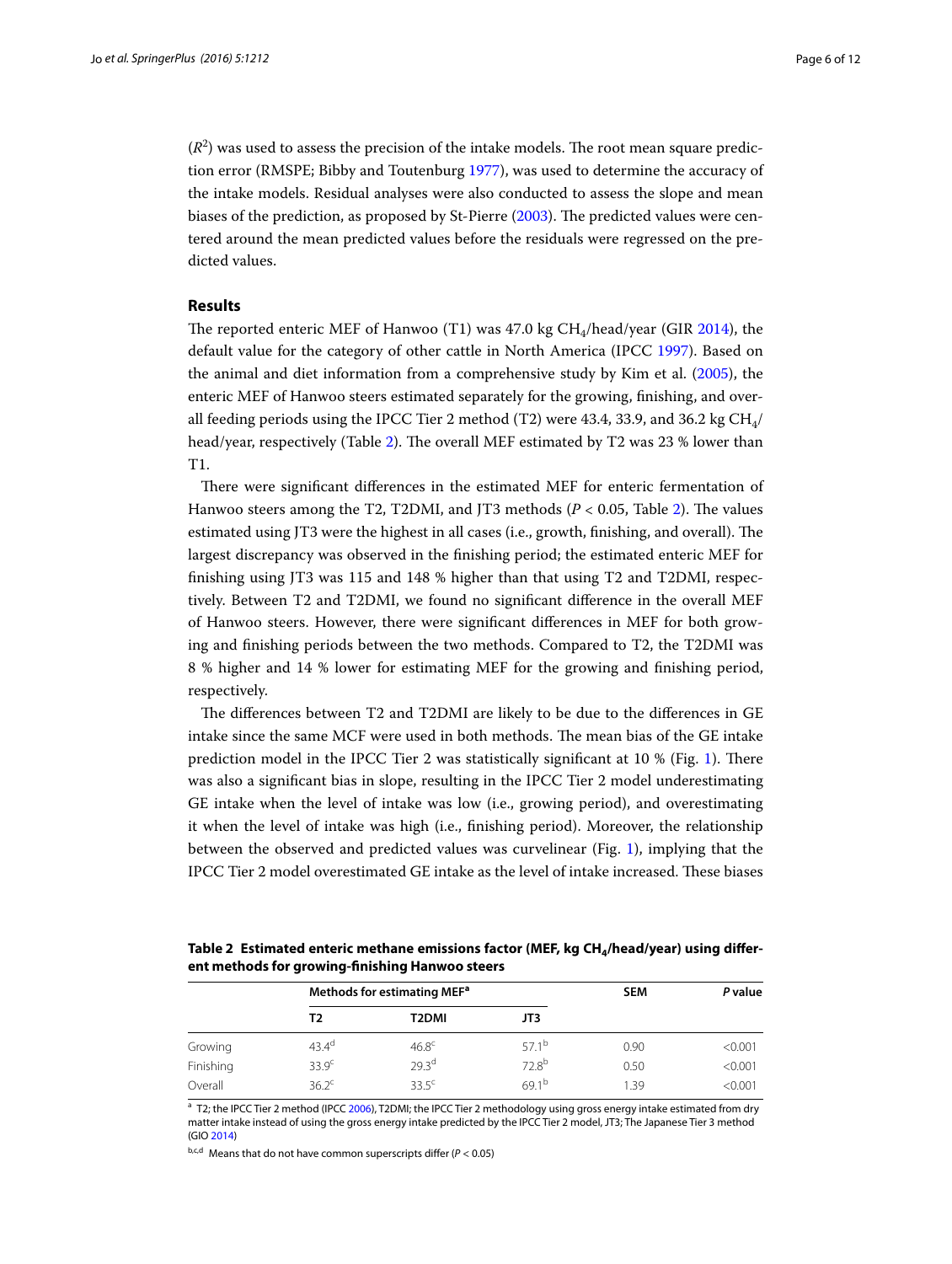were reflected in the estimation of MEF by T2DMI compared to T2; higher estimates during growing while much lower estimates during finishing. The overestimation of GE intake by the IPCC Tier 2 model at the high level of intake during the later stage of feeding is likely because the model was developed based on data from the US and UK, where most beef cattle are raised for a shorter period of time than in Korea. This result implies that the GE intake model provided in the IPCC guidelines may not be appropriate to be used for Hanwoo steers due to the uniqueness of the Hanwoo production system.

The DMI equation in the Japanese Tier 3 method predicted DMI of Hanwoo steers surprisingly well, although the estimated MEF by JT3 were much higher than those by T2 and T2DMI (Fig. [2\)](#page-7-0). Although the DMI model was derived from the experimental data on Japanese cattle, it explained 88 % of the variations in the observed DMI of Hanwoo steers (RMSPE of 0.42). The coefficient of variation of the predictions was only 5.5 %. This supported the possibility of applying the DMI prediction model for Japanese beef cattle for predicting DMI of Hanwoo steers due to the similarity in terms of the origin of the breeds, feed ingredients, climate, and the duration of feeding before harvest.

### **Discussion**

Quantification of  $CH<sub>4</sub>$  emissions from enteric fermentation of cattle is required for filing national GHG inventory reports and searching for possible mitigation strategies to reduce GHG emissions from cattle production. For this purpose, the IPCC has developed guidelines and methodologies to estimate GHG emissions from livestock ranging from Tier 1–3, based on the availability of country-specific data and models (IPCC [1997](#page-10-9), [2006](#page-10-6)). Although the IPCC recommends use of the Tier 2 or 3 method, these methods require a more detailed characterization of the animals, diets, and management systems (IPCC [2006](#page-10-6)). This information may not be readily available in many countries, particularly where different production systems are applied compared to western countries

<span id="page-6-0"></span>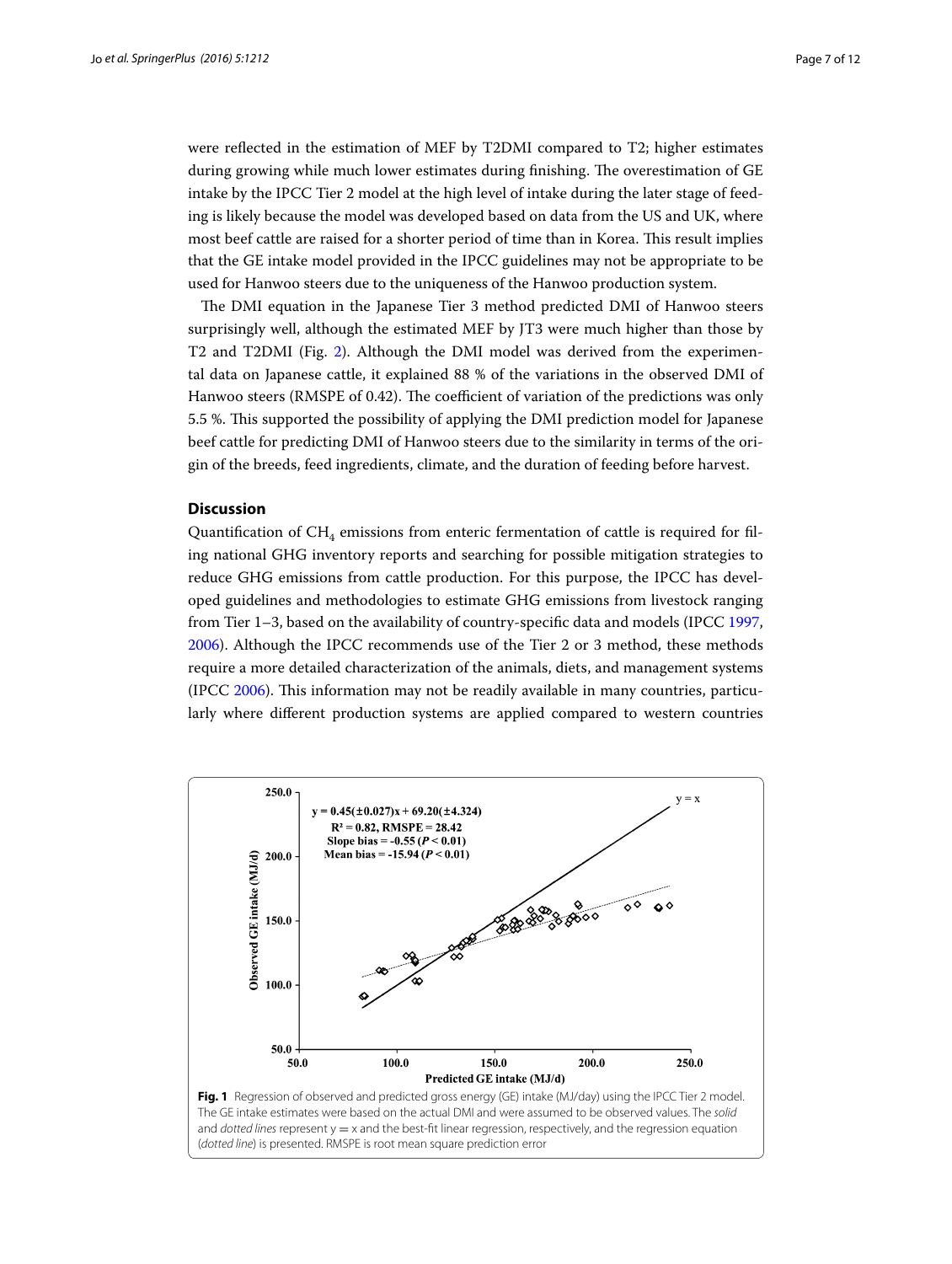

<span id="page-7-0"></span>(such as Korea). The default value in the IPCC Tier 1 was used when estimating  $CH<sub>4</sub>$ emissions from Hanwoo production for the NIR of Korea (GIR [2014\)](#page-10-5). The default value for the category of other cattle in North America (IPCC [1997\)](#page-10-9) was used mainly due to similar productivity. The production of Hanwoo is a major source of GHG emissions from the agricultural sector in Korea (GIR [2014\)](#page-10-5), and thus it is important to estimate  $CH<sub>4</sub>$  emissions more accurately for reducing national GHG emissions and increasing the sustainability of Hanwoo production.

The IPCC Tier 1 relies on a fixed MEF crudely determined by regional characteristics and production levels. In contrast, the IPCC Tier 2 methodology predicts MEF on the basis of GE intake and MCF using a more mechanistic approach (IPCC [2006\)](#page-10-6). Using the IPCC Tier 2 methodology, the enteric MEF of Hanwoo steers could be estimated separately for the growing, finishing, and overall feeding periods. This reduces uncertainty and is one of the important advantages of the Tier 2 over the Tier 1. The uncertainty in estimating MEF for enteric fermentation may determine that in estimating the  $CH<sub>4</sub>$  emissions from the livestock production sector (Milne et al. [2014\)](#page-10-14). The mechanistic approach used in the IPCC Tier 2 methodology allows the enteric  $CH<sub>4</sub>$  production of cattle to be estimated while reducing uncertainty involving the animals, diets, and management characteristics (Ominski et al. [2007](#page-10-15)).

The MEF estimated by T2 was significantly smaller than T1. The large difference in the estimated MEF between T1 and T2 may be because Hanwoo stay in feedlots for a long period of time (>16 months). The MCF for the feedlot cattle is assumed to be 3 % of GE intake, which is much smaller than 6.5 % during normal feeding (IPCC [2006](#page-10-6)). T1 assumes the typical feeding situations in North America, and thus does not account for the reduction in enteric CH<sub>4</sub> production during an extended finishing period in Hanwoo production. The MEF estimated by the IPCC Tier 2 is not always lower than the value estimated by Tier 1. Previous comparisons between the two methodologies in Canada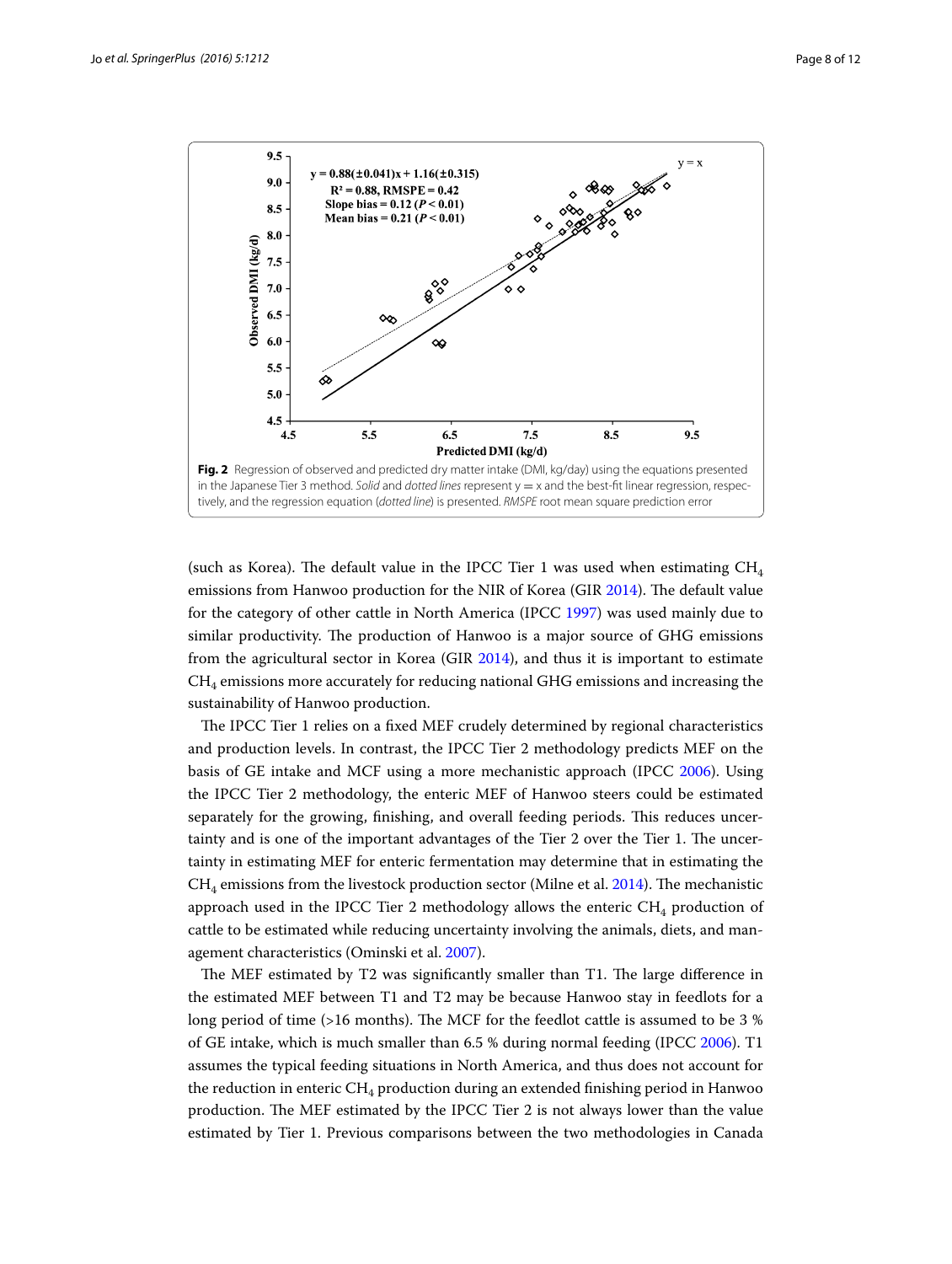indicated that the Tier 2 methodology was 25 and 19 % higher than the default values of the IPCC Tier 1 for beef bulls and steers >1 year, respectively (Basarab et al. [2005;](#page-10-16) Ominski et al. [2007](#page-10-15)). These results in addition to our study suggests that the Tier 2 methodology may be more appropriate than Tier 1 in terms of reflecting differences in a country specific feeding system.

Although the Tier 2 methodology is more appropriate than the Tier 1 approach (Höglund-Isaksson [2012\)](#page-10-17), development of models and coefficients for a specific feeding system is required. For the overall feeding period of Hanwoo steers, the estimated MEF using T2 was similar to results using T2DMI, implying that the IPCC Tier 2 method may be applied for estimating enteric  $CH<sub>4</sub>$  emissions from Hanwoo in filing NIR. However, there were significant differences in estimating the MEF separately for growing and finishing periods between T2 and T2DMI, indicating that the uncertainty in estimating MEF for enteric fermentation still remains in T2 (Bannink et al. [2011](#page-10-18); Milne et al. [2014](#page-10-14)). The uncertainty in the MEF estimates for the IPCC Tier 2 methodology results from GE intake prediction and MCF. There have been several efforts to investigate the adequacy of the MCF values suggested by the IPCC guidelines and to revise them to be more accurate and representative of a specific diet condition (Kebreab et al. [2008](#page-10-19); Ellis et al. [2010;](#page-10-20) Bannink et al. [2011](#page-10-18)). Furthermore, a reduction in MCF means an increase in efficiency for converting feed energy to metabolizable energy, and thus it has been of particular interest in recent cattle nutrition studies (McGinn et al. [2004;](#page-10-21) Beauchemin et al. [2007](#page-10-22)). Relatively little attention, however, has been directed to the IPCC equations for estimating GE intake. The equations provided by IPCC were empirically developed on the basis of the experimental data conducted mostly in western countries (e.g. USA and UK) (IPCC [2006\)](#page-10-6). The model may thus not predict GE intake accurately in other feeding systems, as shown in the current study. Differences in breed and feeding management of Hanwoo resulted in biases in the predictions of GE intake by the IPCC Tier 2 model, particularly at a high level of intake.

In order to accommodate country-specific differences and to develop an appropriate mitigation strategy, some countries (e.g., Germany, EU, Australia, Japan, the Netherlands) have attempted to develop a country-specific methodology (the Tier 3 approach). Some of these country-specific models have incorporated dynamics of rumen digestion and various aspects of dietary characteristics on  $CH<sub>4</sub>$  production (Benchaar et al. [2001](#page-10-23); Bannink et al. [2011](#page-10-18)). Considering the uniqueness of the Hanwoo production system, development of a country-specific methodology and parameter estimates is required.

Since the beef cattle production system in Japan is similar to that in Korea, it was hypothesized that the Japanese Tier 3 method could be used for estimating enteric fermentation of Hanwoo steers. Even so, the accuracy and precision of the DMI model for Japanese cattle in predicting DMI of Hanwoo was higher than our expectation. The DMI model for Japanese cattle predicts intake of an animal using only BW and ADG, and was empirically developed on the basis of the data obtained from locally conducted experiments (GIO [2014](#page-10-8)). In many cases, an empirical model works specifically within the range of data on which the model was based, and a mechanistic approach is preferred when a predicted system is different from the system where the model was developed (Seo [2012](#page-10-24)). Since, to the best of our knowledge, there has been no study that has evaluated the DMI model for Japanese cattle in predicting the DMI of Hanwoo steers, the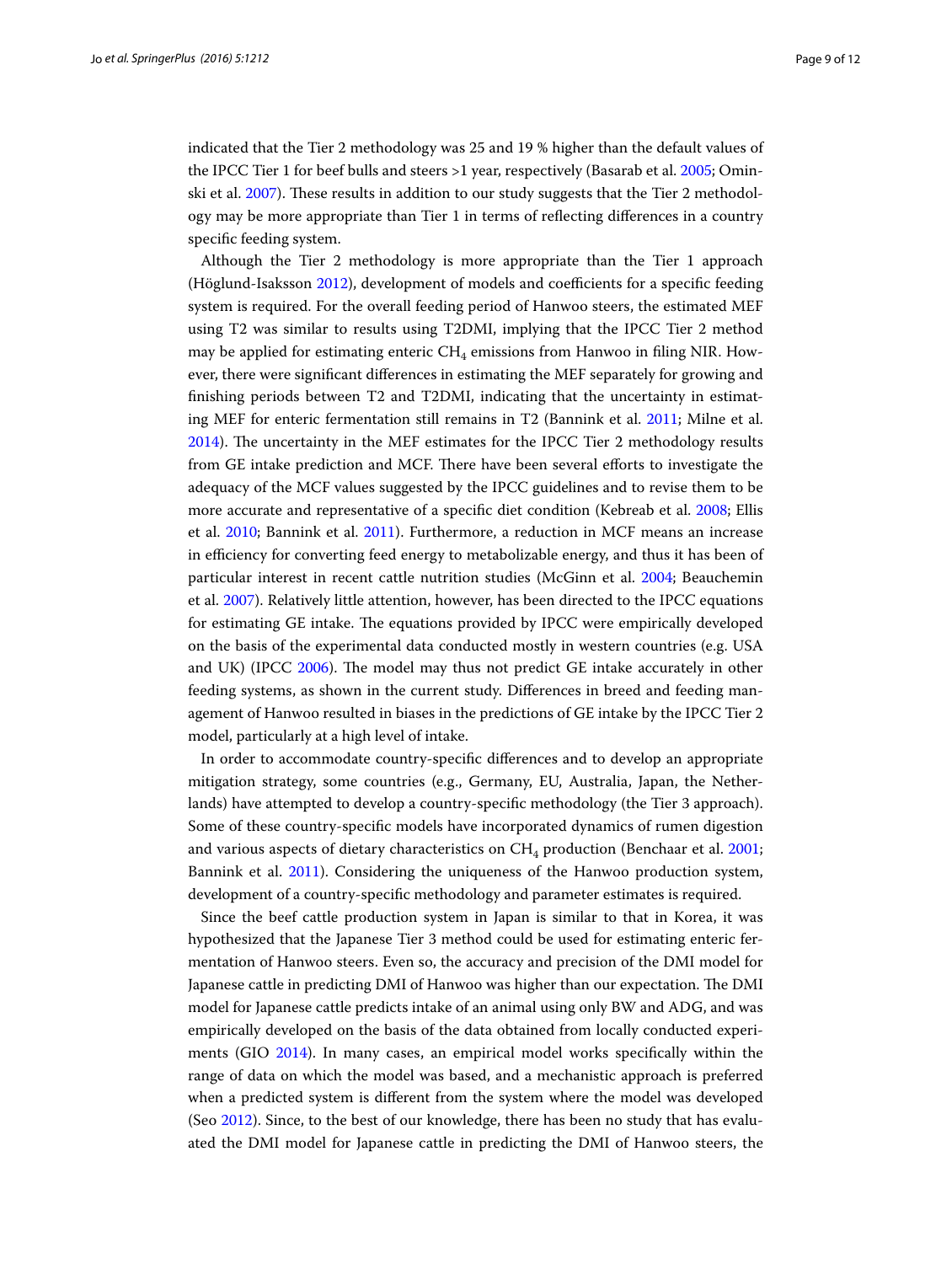single experiment evaluation in this study may not be sufficient for drawing conclusions. Nevertheless, these results showed the potential for applying the DMI model of Japanese cattle for predicting the DMI of Hanwoo steers.

The JT3 method for estimating the MEF of Japanese cattle may overestimate that of Hanwoo steers. Since the DMI model for Japanese cattle predicted the DMI of Hanwoo steers relatively well, it was inferred that the main differences in the estimated MEF between JT3 and the other methods might be the over-prediction of JT3 in converting intake energy to  $CH<sub>4</sub>$ , MCF. To confirm this, the MCF was back-calculated from the MEF estimated using JT3. Based on JT3, the average MCF for growing and finishing was 7.9 and 7.5 % (ranged from 7.26 to 8.01 %), respectively. These were much higher than the default values in the IPCC Tier 2 and the values previously measured in Hanwoo steers. A study measuring  $CH_4$  emissions of growing Hanwoo steers using a hood-type chamber system, reported that MCF of growing Hanwoo steers was 5.5 and 6.5 % with corn- and barley-based diets, respectively (Seol et al. [2011](#page-10-25)). The same group also showed that the MCF of Hanwoo steers in feedlots was 5 and 4 % with corn- and barley-based diets, respectively (Seol et al. [2012\)](#page-10-26). Since the average intake of the Hanwoo steers in these studies were lower than those in our study and field observations, the actual MCF of Hanwoo steers may be lower. These results imply that the MCF of Hanwoo steers may be less than what is estimated using JT3. Therefore, it is suggested that JT3 be inappropriate for estimating MEF of Hanwoo steers even though the DMI prediction model can be used to predict DMI of Hanwoo steers.

One of the limitations in this study is that the animal and diet characteristics were obtained from a single comprehensive study (Kim et al. [2005\)](#page-10-10). The MEF values estimated in the study may thus not represent the national average in Korea. Nonetheless, the values were likely similar to those in the field since the diet and the growth rate of the steers used in this study are similar to those reported and suggested in the Korean Feeding Standard of Hanwoo (NIAS [2012a](#page-10-27)). Another limitation was that enteric  $CH_4$  production of Hanwoo steers was not actually measured. We intend to measure enteric  $CH_4$  in future studies when validating the results observed in the present study.

## **Conclusions**

The IPCC default methods have limitations in their use for a feeding systems in nonwestern countries possibly because the equations provided by IPCC have been empirically developed on the basis of experimental data conducted mostly in western countries. In order to reduce the uncertainty of the estimates and search for a better mitigation strategy, development of a country-specific methodology and parameter estimates for enteric  $CH<sub>4</sub>$  production of Hanwoo is required.

#### **Abbreviations**

BW: body weight; CH<sub>4</sub>: methane; DE%: digestible energy as a percentage of gross energy; DMI: dry matter intake; GE: gross energy; GEI: gross energy intake; GHG: greenhouse gas; IPCC: Intergovernmental Panel on Climate Change; JT3: the Japanese Tier 3 method; MCF: methane conversion factor; MEF: methane emission factor; NE: net energy; NIR: National Inventory Report; T1: the IPCC Tier 1 method; T2: the IPCC Tier 2 method; T2DMI: the IPCC Tier 2 methodology with actual dry matter intake.

#### **Authors' contributions**

NJ contributed to study design, conducted the study, and wrote the manuscript. JK contributed to study design and wrote the manuscript. SS supervised the research, contributed to study design, and wrote the manuscript. All authors read and approved the final manuscript.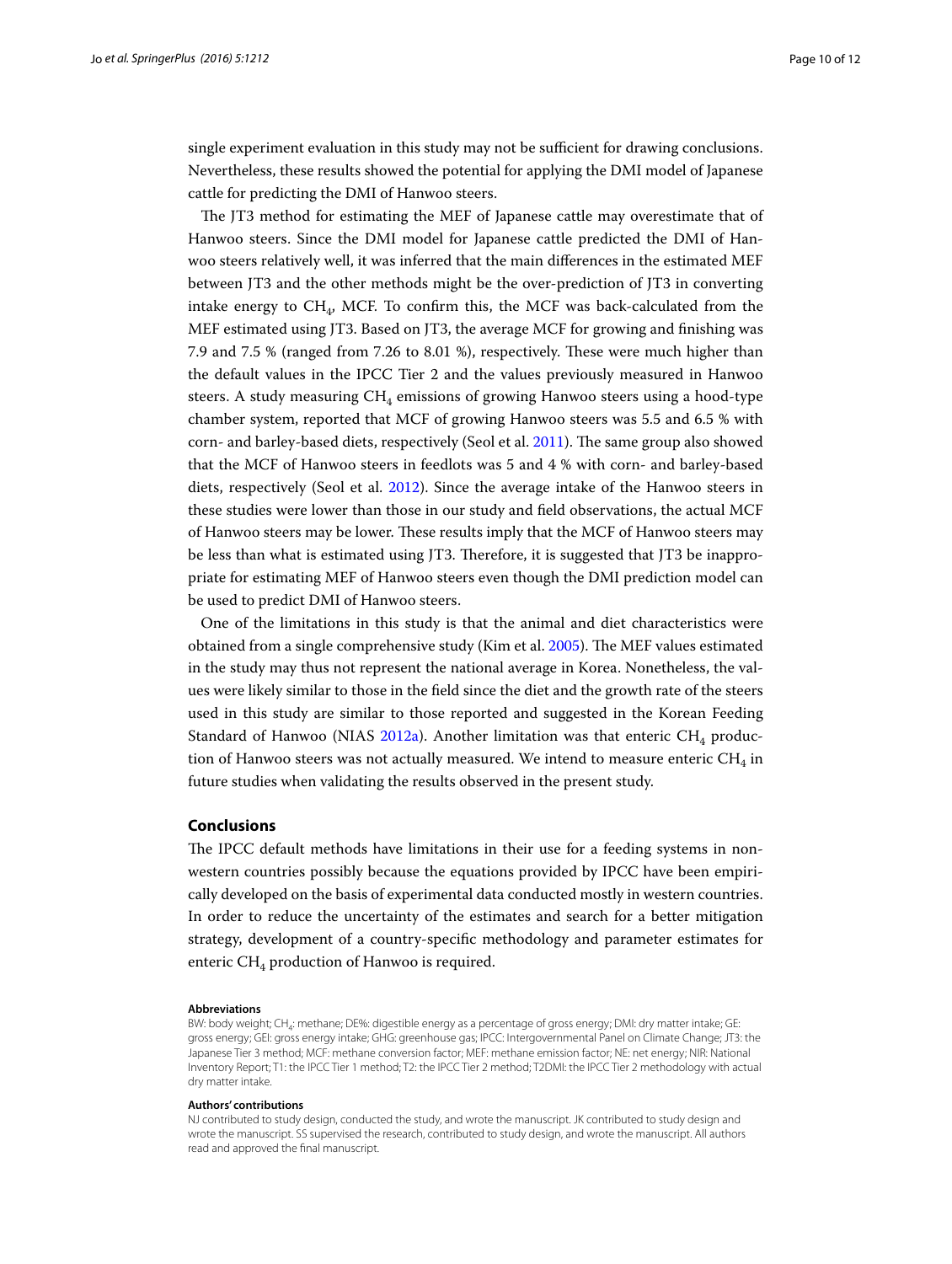#### **Acknowledgements**

The authors acknowledge financial support from iPET (Korea Institute of Planning and Evaluation for Technology in Food, Agriculture, Forestry and Fisheries), Ministry of Agriculture, Food and Rural Affairs, Republic of Korea (Project No. 313020-04-2-HD020).

#### **Competing interests**

The authors declare that they have no competing interests.

Received: 29 September 2015 Accepted: 20 July 2016 Published online: 29 July 2016

#### **References**

<span id="page-10-18"></span>Bannink A, Van Schijndel MW, Dijkstra J (2011) A model of enteric fermentation in dairy cows to estimate methane emission for the Dutch national inventory report using the IPCC Tier 3 approach. Anim Feed Sci Technol 166:603–618

<span id="page-10-16"></span>Basarab JA, Okine EK, Baron VS, Marx T, Ramsey P, Ziegler K, Lyle K (2005) Methane emissions from enteric fermentation in Alberta's beef cattle population. Can J Anim Sci 85:501–512

<span id="page-10-22"></span>Beauchemin KA, McGinn SM, Martinez TF, McAllister TA (2007) Use of condensed tannin extract from quebracho trees to reduce methane emissions from cattle. J Anim Sci 85:1990–1996

<span id="page-10-23"></span>Benchaar C, Pomar C, Chiquette J (2001) Evaluation of dietary strategies to reduce methane production in ruminants: a modelling approach. Can J Anim Sci 81:563–574

<span id="page-10-13"></span>Bibby J, Toutenburg H (1977) Prediction and improved estimation in linear models. Wiley, New York

<span id="page-10-1"></span>Canadell JG, Le Quéré C, Raupach MR, Field CB, Buitenhuis ET, Ciais P, Conway TJ, Gillett NP, Houghton R, Marland G (2007) Contributions to accelerating atmospheric CO<sub>2</sub> growth from economic activity, carbon intensity, and efficiency of natural sinks. Proc Natl Acad Sci USA 104:18866–18870

<span id="page-10-20"></span>Ellis JL, Bannink A, France J, Kebreab E, Dijkstra J (2010) Evaluation of enteric methane prediction equations for dairy cows used in whole farm models. Glob Change Biol 16:3246–3256

<span id="page-10-4"></span>Gerber PJ, Steinfeld H, Henderson B, Mottet A, Opio C, Dijkman J, Falcucci A, Tempio G (2013) Tackling climate change through livestock: a global assessment of emissions and mitigation opportunities. Food and Agriculture Organization of the United Nations (FAO), Rome

<span id="page-10-8"></span>GIO (2014) National greenhouse gas inventory report of Japan. Ministry of the Environment, Greenhouse Gas Inventory Office of Japan (GIO), Center for Global Environmental Research (CGER), National Institute Environmental Studies (NIES), Ibaraki

<span id="page-10-5"></span>GIR (2014) National greenhouse gas inventory report of Korea. Greenhouse Gas Inventory & Research Center of Korea (GIR), Seoul

<span id="page-10-17"></span>Höglund-Isaksson L (2012) Global anthropogenic methane emissions 2005–2030: technical mitigation potentials and costs. Atmos Chem Phys 12:9079–9096

- <span id="page-10-9"></span>IPCC (1997) Revised 1996 IPCC guidelines for national greenhouse gas inventories. Intergovernmental Panel on Climate Change (IPCC), Bracknell
- <span id="page-10-6"></span>IPCC (2006) IPCC guidelines for national greenhouse inventories, vol 4. Agriculture, forestry and other land use. Institute for Global Environmental Strategies (IGES), Hayama

<span id="page-10-19"></span>Kebreab E, Johnson KA, Archibeque SL, Pape D, Wirth T (2008) Model for estimating enteric methane emissions from United States dairy and feedlot cattle. J Anim Sci 86:2738–2748

<span id="page-10-10"></span>Kim KH, Lee JH, Oh YG, Kang SW, Lee SC, Park WY, Ko YD (2005) The optimal TDN levels of concentrates and slaughter age in Hanwoo steers. J Anim Sci Technol 45:731–744

<span id="page-10-7"></span><span id="page-10-0"></span>Lashof DA, Ahuja DR (1990) Relative contributions of greenhouse gas emissions to global warming. Nature 344:529–531 Maynard LA, Loosli JK, Hintz HF, Warner RG (1979) Animal nutrition, 7th edn. McGraw-Hill Book Co., New York

<span id="page-10-21"></span>McGinn SM, Beauchemin KA, Coates T, Colombatto D (2004) Methane emissions from beef cattle: effects of monensin, sunflower oil, enzymes, yeast, and fumaric acid. J Anim Sci 82:3346–3356

<span id="page-10-3"></span>McMichael AJ, Powles JW, Butler CD, Uauy R (2007) Food, livestock production, energy, climate change, and health. Lancet 370:1253–1263

<span id="page-10-2"></span>Meinshausen M, Meinshausen N, Hare W, Raper SCB, Frieler K, Knutti R, Frame DJ, Allen MR (2009) Greenhouse-gas emission targets for limiting global warming to 2 °C. Nature 458:1158–1162

<span id="page-10-14"></span>Milne AE, Glendining MJ, Bellamy P, Misselbrook T, Gilhespy S, Casado MR, Hulin A, Van Oijen M, Whitmore AP (2014) Analysis of uncertainties in the estimates of nitrous oxide and methane emissions in the UK's greenhouse gas inventory for agriculture. Atmos Environ 82:94–105

<span id="page-10-27"></span>NIAS (2012a) Korea feeding standard for Hanwoo National Institute of animal science. Korean Rural Development Administration, Suwon

<span id="page-10-12"></span>NIAS (2012b) Korea Standard feed composition table National Institute of Animal Science. Korean Rural Development Administration, Suwon

<span id="page-10-11"></span>NRC (2001) Nutrient requirements of dairy cattle. National Academy Press, Washington DC

<span id="page-10-15"></span>Ominski KH, Boadi DA, Wittenberg KM, Fulawka DL, Basarab JA (2007) Estimates of enteric methane emissions from cattle in Canada using the IPCC Tier-2 methodology. Can J Anim Sci 87:459–467

<span id="page-10-24"></span>Seo S (2012) Application of models to predict methane emissions by dairy cattle. J Anim Vet Adv 11:3198–3201

<span id="page-10-25"></span>Seol YJ, Kim KH, Baek YC, Lee SC, Ok JW, Lee KY, Hong SK, Park KH, Choi CW, Lee SS, Oh YK (2011) Comparison of methane production in Korean native cattle (Hanwoo) fed different grain sources. J Anim Sci Technol 53:161–169

<span id="page-10-26"></span>Seol YJ, Kim KH, Baek YC, Lee SC, Ok JW, Lee KY, Choi CW, Lee SS, Oh YK (2012) Effect of grain sources on the ruminal methane production in Hanwoo steers. J Anim Sci Technol 54:15–22